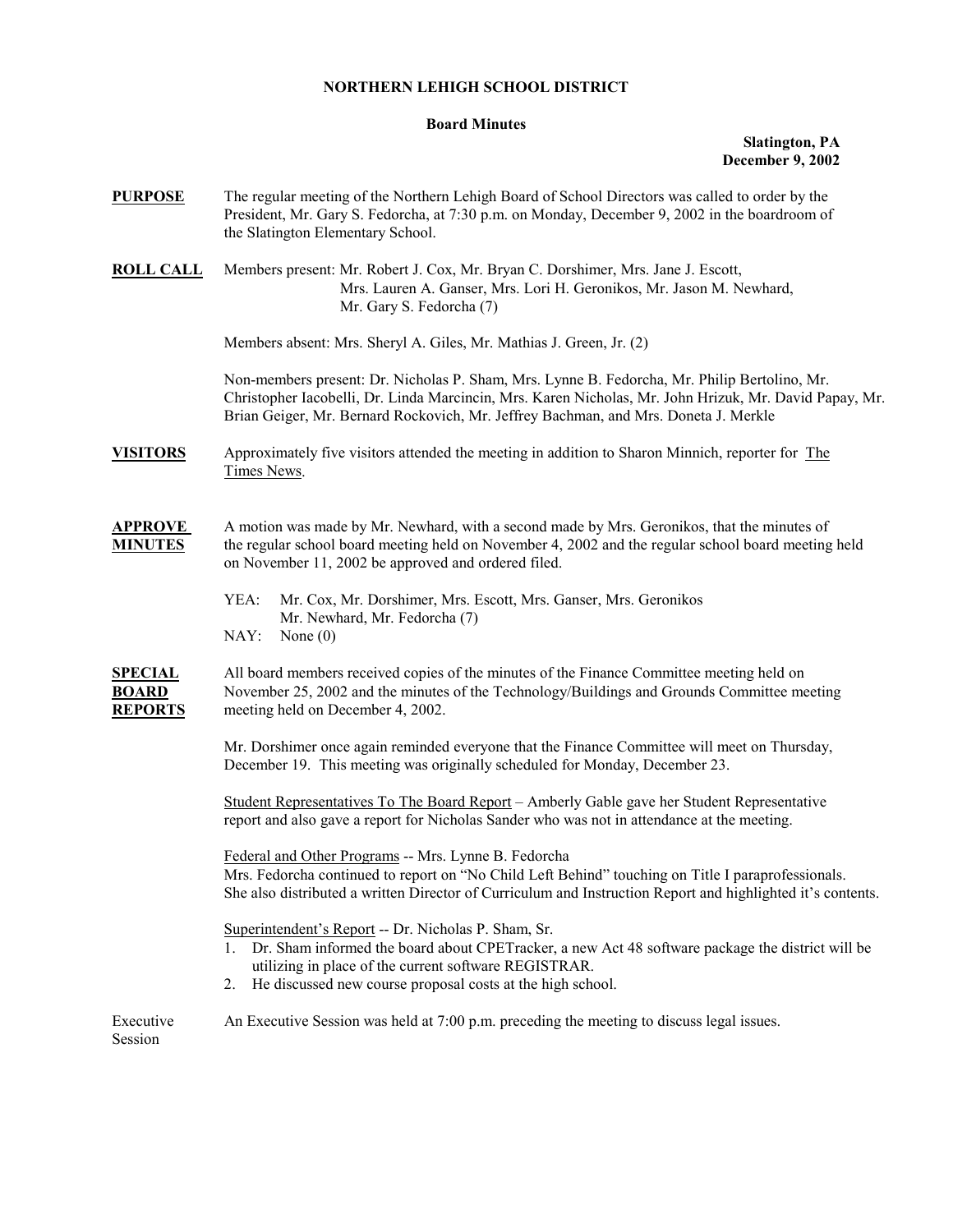| <b>PERSONNEL</b>                                              | A motion was made by Mrs. Geronikos, with a second made by Mrs. Escott, that the Board of<br>Education approve the following personnel items:                                                                                                                                                                                                     |  |  |  |  |
|---------------------------------------------------------------|---------------------------------------------------------------------------------------------------------------------------------------------------------------------------------------------------------------------------------------------------------------------------------------------------------------------------------------------------|--|--|--|--|
| Appointment                                                   | Kimberly Wagner<br>Assignment:<br>Cafeteria/Hall Monitor in the Middle School – Replacing Tamra Yesik, who resigned.<br>Salary:<br>\$8.64 Per Hour/3 1/2 Hours Per Day<br>Two Days Out Of Every 6 She Will Work 6 1/2 Hours Per Day<br>December 3, 2002<br><b>Effective Date:</b><br>*She will serve a 60-Day probationary period.                |  |  |  |  |
| Substitutes-<br>Instructional                                 | Approve the following substitute teacher(s) for the $2002-2003$ school year at the substitute teacher<br>rates of \$70.00 for 1-10 non-consecutive days; \$80.00 for 11-20 non-consecutive days; and \$90.00<br>for $21+$ non-consecutive days:                                                                                                   |  |  |  |  |
|                                                               | John Sitaras - All Subject Areas<br>John Benson - All Subject Areas                                                                                                                                                                                                                                                                               |  |  |  |  |
| Volunteer<br>Coaches                                          | Approve to appoint Kevin Fenstermaker as an unpaid volunteer wrestling coach for the 2002-2003<br>season. (Pending Certification of Clearances)                                                                                                                                                                                                   |  |  |  |  |
|                                                               | Approve to appoint Christopher Baumann as an unpaid volunteer wrestling coach for the 2002-2003<br>season. (Pending Certification of Clearances)                                                                                                                                                                                                  |  |  |  |  |
| Terminate<br>Employment<br>Of Lee Mack                        | Approve to terminate the employment, and dismiss Mr. Lee Mack from his position as night<br>custodian at the Slatington Elementary School, effective December 3, 2002.                                                                                                                                                                            |  |  |  |  |
| Salary Adjust-<br>ments For<br>2002-03                        | Approve to adjust the following 2002-2003 salaries by 3%, retroactive to July 1, 2002:<br>Jane Distler<br>Richard Hofmann                                                                                                                                                                                                                         |  |  |  |  |
|                                                               | Approve to adjust the 2002-2003 salary by 2%, retroactive to July 1, 2002, for Paul Horner.                                                                                                                                                                                                                                                       |  |  |  |  |
|                                                               | Approve to increase the 2002-2003 salary of Ronald Klevenhagen by \$505.00.                                                                                                                                                                                                                                                                       |  |  |  |  |
|                                                               | YEA:<br>Mr. Cox, Mr. Dorshimer, Mrs. Escott, Mrs. Ganser, Mrs. Geronikos<br>Mr. Newhard, Mr. Fedorcha (7)<br>NAY:<br>None $(0)$                                                                                                                                                                                                                   |  |  |  |  |
| <b>POLICY</b>                                                 | A motion was made by Mr. Newhard, with a second made by Mrs. Ganser, that the Board of Education<br>approve the following items listed under Policy:                                                                                                                                                                                              |  |  |  |  |
| Conferences                                                   | Approve the request of Rhonda Frantz and Sherri Molitoris to attend an EDUNET "End of Year<br>Payroll Seminar" in Carlisle, PA on December 6, 2002. Expenses for this conference include<br>\$95.00 each for registration, \$10.00 each for meals, \$60.00 for travel for a total cost of \$270.00.                                               |  |  |  |  |
|                                                               | Approve the request of Brian Geiger to attend a Pennsylvania Association of School Business<br>Officials conference at Seven Springs, PA from March 18-21, 2003. Expenses for this 48 <sup>th</sup> Annual<br>Conference & Exhibits include \$220.00 for registration, \$175.20 for travel, \$528.00 for lodging<br>for a total cost of \$923.20. |  |  |  |  |
| <b>Board Policy</b><br>1 <sup>st</sup> Reading<br>Policy #123 | Approve revisions to school board policy #123 – Programs: Interscholastic Athletics, as presented<br>after 1 <sup>st</sup> reading.                                                                                                                                                                                                               |  |  |  |  |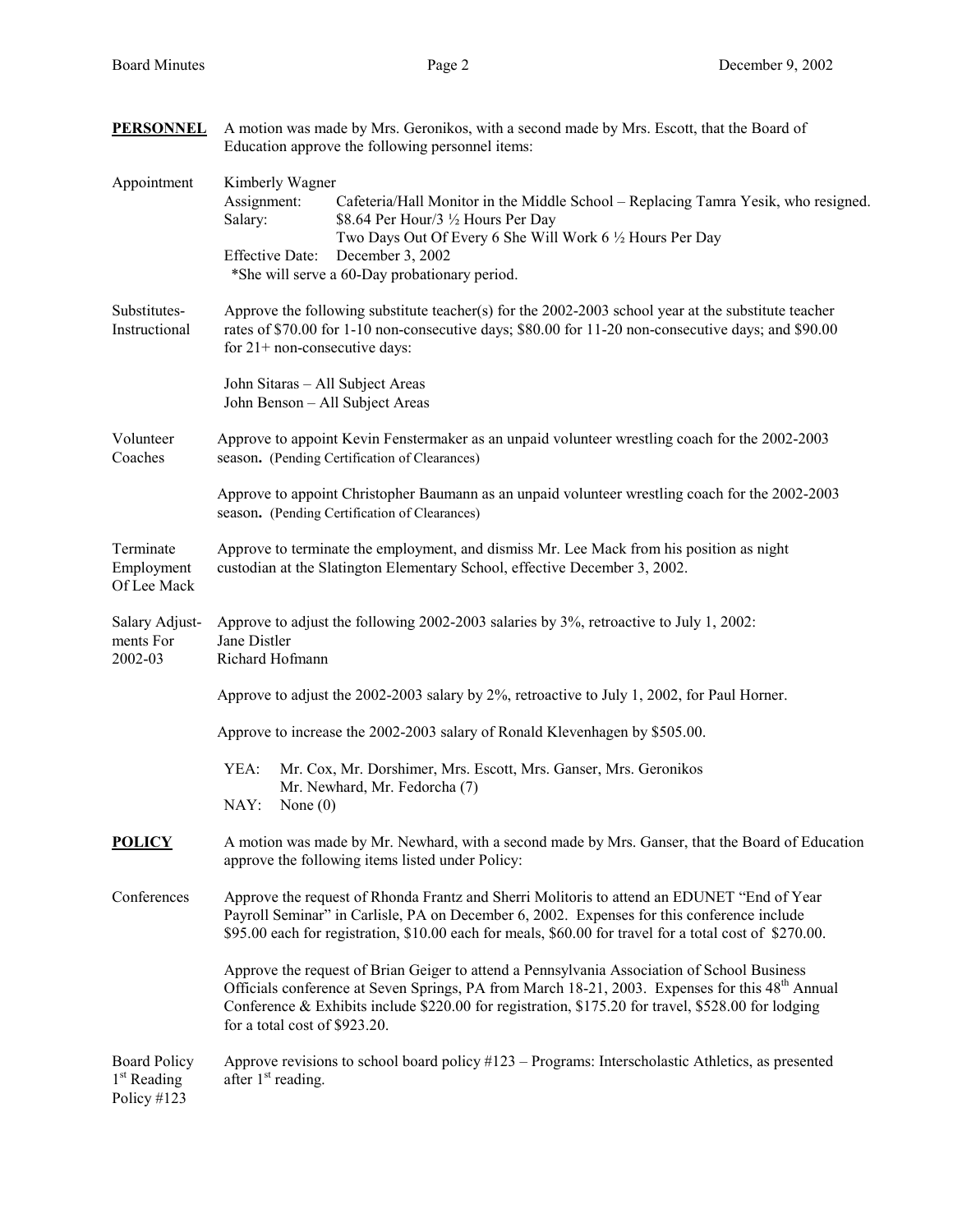| <b>POLICY</b><br>(Con't.)<br>NL Athletic<br><b>Fund Financial</b><br>Report | Approve the Northern Lehigh Athletic Fund financial report for November 2002.                                                                                                                                                                                                                                                                                                                                                                           |  |  |  |  |
|-----------------------------------------------------------------------------|---------------------------------------------------------------------------------------------------------------------------------------------------------------------------------------------------------------------------------------------------------------------------------------------------------------------------------------------------------------------------------------------------------------------------------------------------------|--|--|--|--|
| <b>NL</b> Sports<br>Account                                                 | Approve the Northern Lehigh Sports Account financial report for November 2002.                                                                                                                                                                                                                                                                                                                                                                          |  |  |  |  |
| Financial<br>Report                                                         | YEA:<br>Mr. Cox, Mr. Dorshimer, Mrs. Escott, Mrs. Ganser, Mrs. Geronikos<br>Mr. Newhard, Mr. Fedorcha (7)<br>NAY:<br>None $(0)$                                                                                                                                                                                                                                                                                                                         |  |  |  |  |
| <b>CURRIC-</b><br><b>ULUM AND</b><br><b>INSTRUC-</b>                        | A motion was made by Mrs. Ganser, with a second made by Mrs. Geronikos, that the Board of<br>Education approve to accept new senior high school course proposals for the 2003-2004 school<br>year, as presented.                                                                                                                                                                                                                                        |  |  |  |  |
| <b>TION</b>                                                                 | YEA:<br>Mr. Cox, Mr. Dorshimer, Mrs. Escott, Mrs. Ganser, Mrs. Geronikos<br>Mr. Newhard, Mr. Fedorcha (7)<br>NAY:<br>None $(0)$                                                                                                                                                                                                                                                                                                                         |  |  |  |  |
|                                                                             | Mrs. Fedorcha announced that the 2002 PSSA Improvement Award has been given to the middle<br>school in the amount of \$9856.00.                                                                                                                                                                                                                                                                                                                         |  |  |  |  |
| OLD<br><b>BUSINESS</b>                                                      | A motion was made by Mr. Dorshimer, with a second made by Mrs. Ganser, that the Board of<br>Education approve the school board committee meeting calendar for 2003 and the school board<br>committee member assignments for 2003 as presented.                                                                                                                                                                                                          |  |  |  |  |
|                                                                             | YEA:<br>Mr. Cox, Mr. Dorshimer, Mrs. Escott, Mrs. Ganser, Mrs. Geronikos<br>Mr. Newhard, Mr. Fedorcha (7)<br>NAY:<br>None $(0)$                                                                                                                                                                                                                                                                                                                         |  |  |  |  |
| Amend<br>Educational<br><b>Support Staff</b>                                | A motion was made by Mr. Dorshimer, with a second made by Mr. Newhard, that the Board of<br>Education amend the last two sentences under the Hourly Rates portion of the Educational<br>Support Staff (Aides) Agreement to read as follows:                                                                                                                                                                                                             |  |  |  |  |
| Agreement                                                                   | The years of service increases shall be based on the employee completing 51% of their required<br>school year and will then move to the next salary step as of July 1 of the next school year.                                                                                                                                                                                                                                                          |  |  |  |  |
|                                                                             | Mr. Cox, Mr. Dorshimer, Mrs. Escott, Mrs. Ganser, Mrs. Geronikos<br>YEA:<br>Mr. Newhard, Mr. Fedorcha (7)                                                                                                                                                                                                                                                                                                                                               |  |  |  |  |
| <u>NEW</u><br><u>BUSINESS</u>                                               | NAY:<br>None $(0)$<br>A motion was made by Mrs. Geronikos, with a second made by Mrs. Escott, that the Board of<br>Education approve to authorize proper officials to enter into an agreement and transition with the<br>Carbon Lehigh Intermediate Unit to CPETracker, a web site developed by Colonial Intermediate<br>Unit 20, that provides access to a professional development registration and tracking system (Act<br>48) for School Employees. |  |  |  |  |
|                                                                             | YEA:<br>Mr. Cox, Mr. Dorshimer, Mrs. Escott, Mrs. Ganser, Mrs. Geronikos<br>Mr. Newhard, Mr. Fedorcha (7)<br>NAY:<br>None $(0)$                                                                                                                                                                                                                                                                                                                         |  |  |  |  |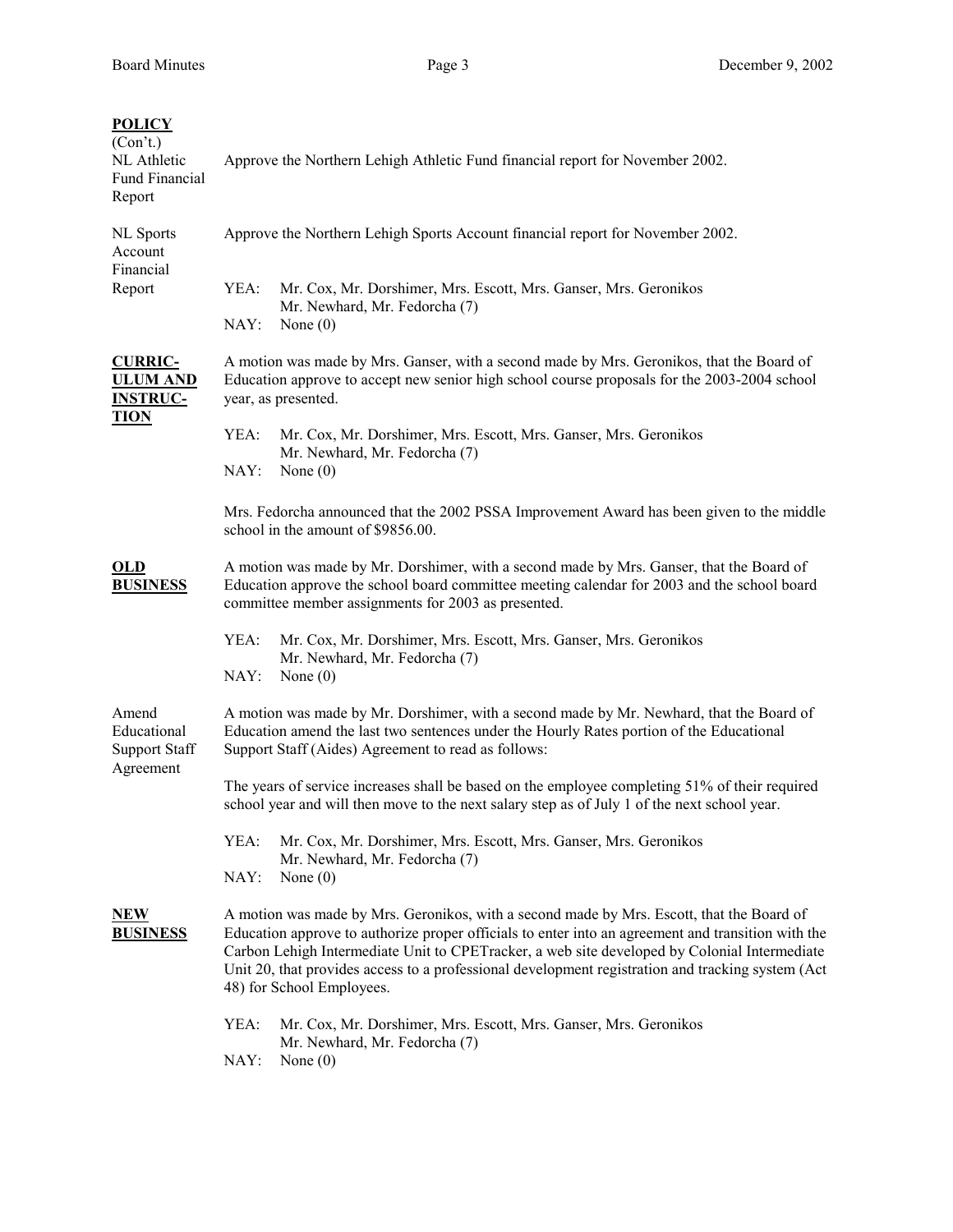| <b>FINANCIAL</b>                                                           | A motion was made by Mr. Cox, with a second made by Mrs. Geronikos, that the Board of<br>Education approve the following financial items:                                                                                                                                                                                                                                                                                                                                                                                                                                                                           |  |  |  |  |
|----------------------------------------------------------------------------|---------------------------------------------------------------------------------------------------------------------------------------------------------------------------------------------------------------------------------------------------------------------------------------------------------------------------------------------------------------------------------------------------------------------------------------------------------------------------------------------------------------------------------------------------------------------------------------------------------------------|--|--|--|--|
| Treasurer's<br>Report                                                      | Approve the report of the Treasurer, Mr. Cox, for the months of July, August, and September 2002.                                                                                                                                                                                                                                                                                                                                                                                                                                                                                                                   |  |  |  |  |
| General Fund<br><b>Bills</b>                                               | Approve payment of General Fund bills for the month of November 2002.                                                                                                                                                                                                                                                                                                                                                                                                                                                                                                                                               |  |  |  |  |
| Close<br>Technology<br>Fund #40                                            | Authorize the business office to close the "Technology Fund #40" and bank account that was<br>originally established with leftover monies from the 1995 Peters Elementary construction<br>account. The balance in the account as of October 31, 2002 was \$3.28. The proceeds will revert<br>back to the general fund per our auditor's instructions.                                                                                                                                                                                                                                                               |  |  |  |  |
| With Portnoff<br>Law Assoc.                                                | Renew Contract Renew the contract for a two-year period with Portnoff Law Associates to collect<br>delinquent real estate taxes for the Northern Lehigh School District.                                                                                                                                                                                                                                                                                                                                                                                                                                            |  |  |  |  |
| To Attend<br>Another<br>Community<br>College                               | Rescind Motion Rescind the motion of sponsorship to attend another Pennsylvania Community<br>For Sponsorship College for Kate Walden, who was previously approved at the November 11, 2002 meeting in<br>accordance with the guidelines established under Policy #912. Kate Walden has decided not to<br>continue her course of study at Northampton County Community College.                                                                                                                                                                                                                                      |  |  |  |  |
| sation For<br>Elected<br>Slatington Real<br><b>Estate Tax</b><br>Collector | Yearly Compen- Approve a yearly compensation of \$500 for an elected Slatington Real Estate Tax Collector. This<br>motion mirrors a motion to be approved by Slatington Borough Council. Per solicitor's review,<br>this motion is appropriate every 4-years, or when an elected office has been vacated.                                                                                                                                                                                                                                                                                                           |  |  |  |  |
| <b>Chester County</b><br>Board                                             | Authorize the Northern Lehigh School District to participate in the "Chester County School School<br>District Districts' Joint Purchasing Board Apple Computer Hardware, Software, Supplies, and<br>Joint Purchasing Miscellaneous Items Bid." This agreement, which is under the Intergovernmental Cooperation<br>Act, Act 177 of 1996, permits local governments to purchase materials, supplies, and equipment<br>from purchase bid contracts of other political subdivisions. Please note that there is no cost for the<br>Northern Lehigh School District to participate in this statewide Apple Computer bid. |  |  |  |  |
| Budgetary<br>Transfers                                                     | Approve budgetary transfers as presented.                                                                                                                                                                                                                                                                                                                                                                                                                                                                                                                                                                           |  |  |  |  |
| Middle School<br>Furniture                                                 | Approve the purchase of furniture from Roberts & Meck, Inc. under State Contract $#7105-05$ in<br>the amount of \$5,552.10 and the installation at a cost of \$225.00. Funds for these purchases<br>shall be paid for from the Furniture and Equipment Fund of the Middle School Construction Project.                                                                                                                                                                                                                                                                                                              |  |  |  |  |
| Cutter<br>Autoscrubber<br>For Middle<br>School                             | Approve the purchase of a Cutter Autoscrubber from Allen Maintenance Supply Co., Inc. under<br>State Contract #7910-02 in the amount of \$6104.28. Funds for the purchase are to be paid for<br>from the Furniture and Equipment fund of the Middle School Construction Project.                                                                                                                                                                                                                                                                                                                                    |  |  |  |  |
| Cutter<br>Autoscrubber                                                     | Approve the purchase of a Cutter Autoscrubber and a set of poly brushes from Allen Maintenance<br>Supply Co., Inc. under State Contract #7910-02 in the amount of \$6,171.62. Funds for the<br>For High School purchase are to come from the Furniture and Equipment Fund of the High School Construction Project.                                                                                                                                                                                                                                                                                                  |  |  |  |  |